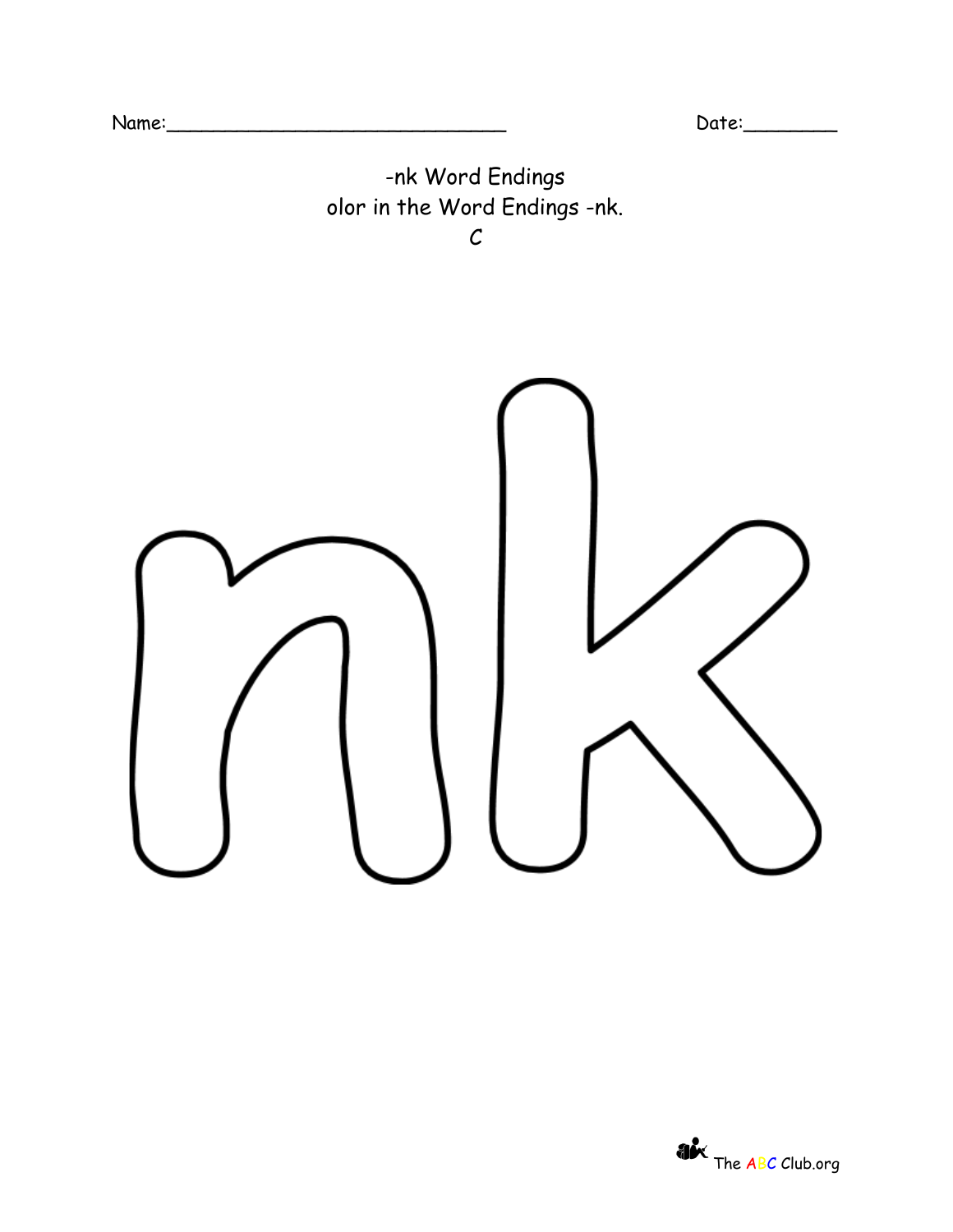Name:\_\_\_\_\_\_\_\_\_\_\_\_\_\_\_\_\_\_\_\_\_\_\_\_\_\_\_\_\_ Date:\_\_\_\_\_\_\_\_

 $\frac{1}{\sqrt{2}}\sum_{i=1}^{n} \frac{1}{\sqrt{2}}\sum_{i=1}^{n} \frac{1}{\sqrt{2}}\sum_{i=1}^{n} \frac{1}{\sqrt{2}}\sum_{i=1}^{n} \frac{1}{\sqrt{2}}\sum_{i=1}^{n} \frac{1}{\sqrt{2}}\sum_{i=1}^{n} \frac{1}{\sqrt{2}}\sum_{i=1}^{n} \frac{1}{\sqrt{2}}\sum_{i=1}^{n} \frac{1}{\sqrt{2}}\sum_{i=1}^{n} \frac{1}{\sqrt{2}}\sum_{i=1}^{n} \frac{1}{\sqrt{2}}\sum_{i=1}^{n}$ 

Word Endings -nk. Word Definitions. Simple words in the -nk Word Endings.

| bank  | 村村 |
|-------|----|
| clank |    |
| drink |    |
| pink  |    |
| rank  |    |
| trunk |    |

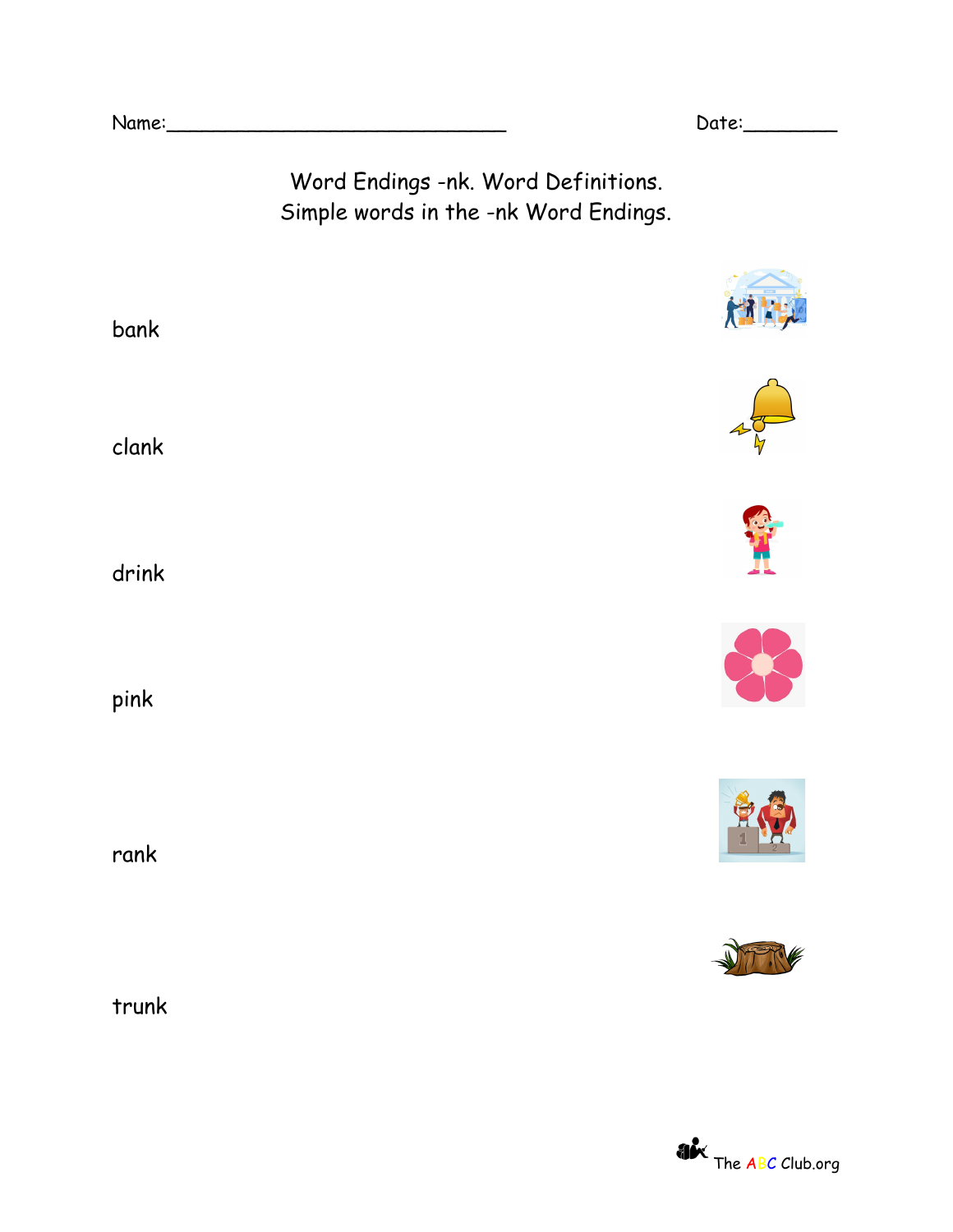| Name: |  |
|-------|--|
|       |  |
|       |  |

Name:\_\_\_\_\_\_\_\_\_\_\_\_\_\_\_\_\_\_\_\_\_\_\_\_\_\_\_\_\_ Date:\_\_\_\_\_\_\_\_

 $\theta$ <sup>8</sup>

## -nk Word Endings. Vocabulary Development. Draw a line from the word to the picture that matches the correct meaning.

| bank  | $\frac{1}{1}$<br>LA |
|-------|---------------------|
| clank | 样样                  |
| drink |                     |
| pink  |                     |
| rank  |                     |
| trunk |                     |

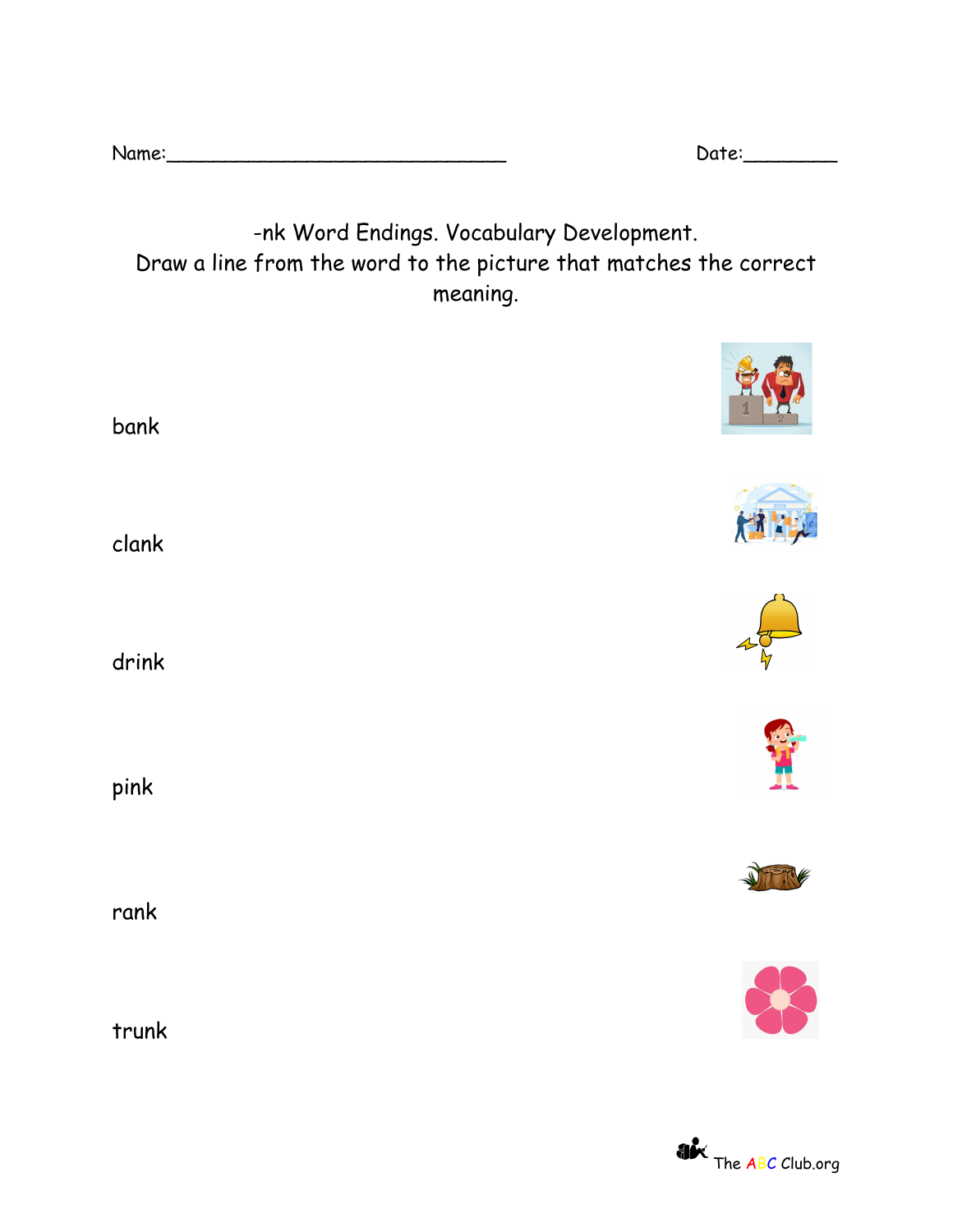$Date:$ 

-nk Word Endings. Vocabulary Development. Practice Writing the word 3x's each.

| $\left(\frac{1}{2}\right)^{1/2}$ bank |
|---------------------------------------|
|                                       |
| Ï                                     |
|                                       |
|                                       |
|                                       |

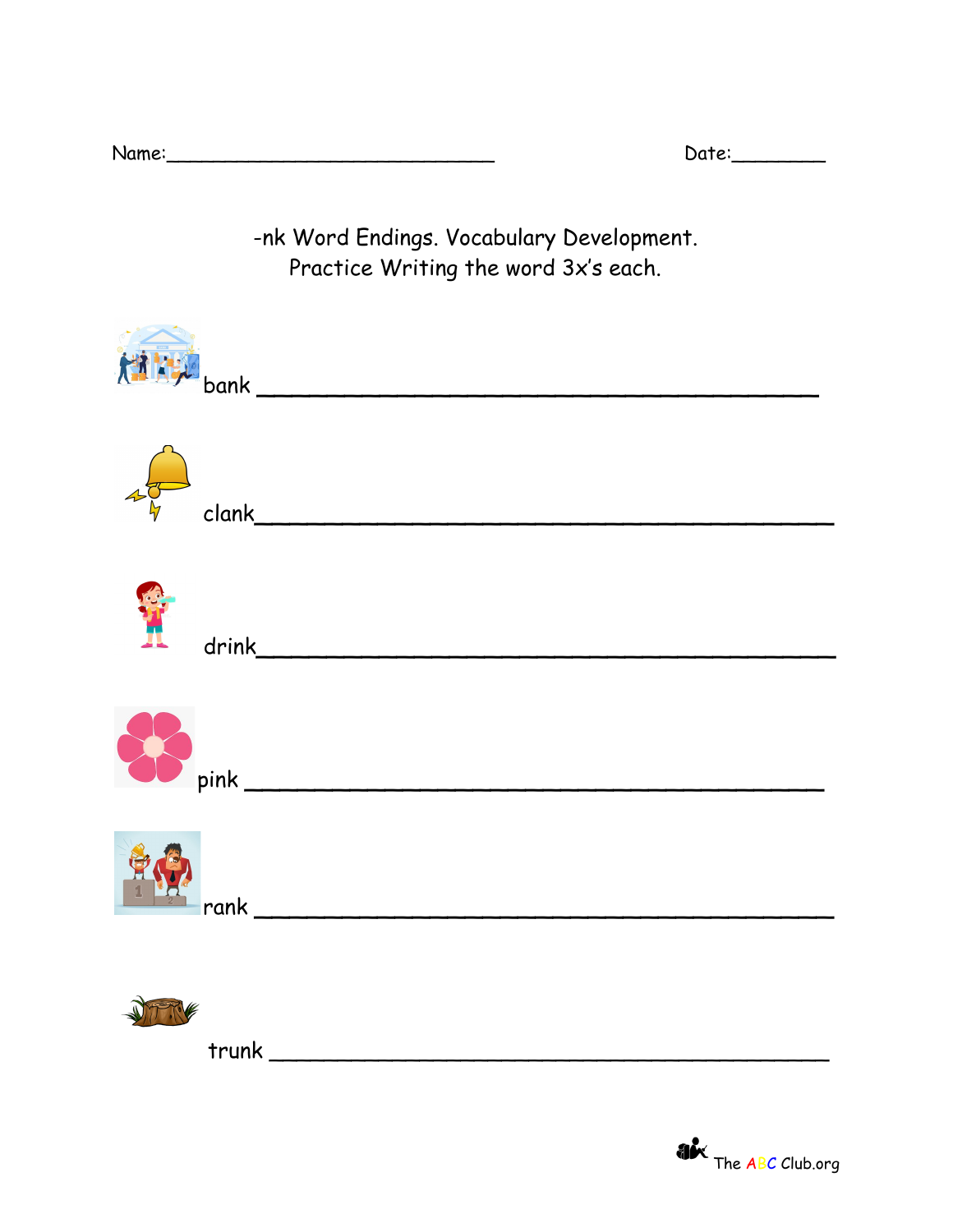-nk Word Endings. Vocabulary Development. Circle the words that have -nk in them.



\_\_\_\_\_\_\_\_\_\_\_\_\_\_\_\_\_\_\_\_\_\_\_\_\_\_\_\_\_\_\_\_\_\_\_\_\_\_\_\_\_\_\_\_\_\_\_\_\_\_\_\_\_

 $\overline{\phantom{a}}$ 

## Write the words you've circled: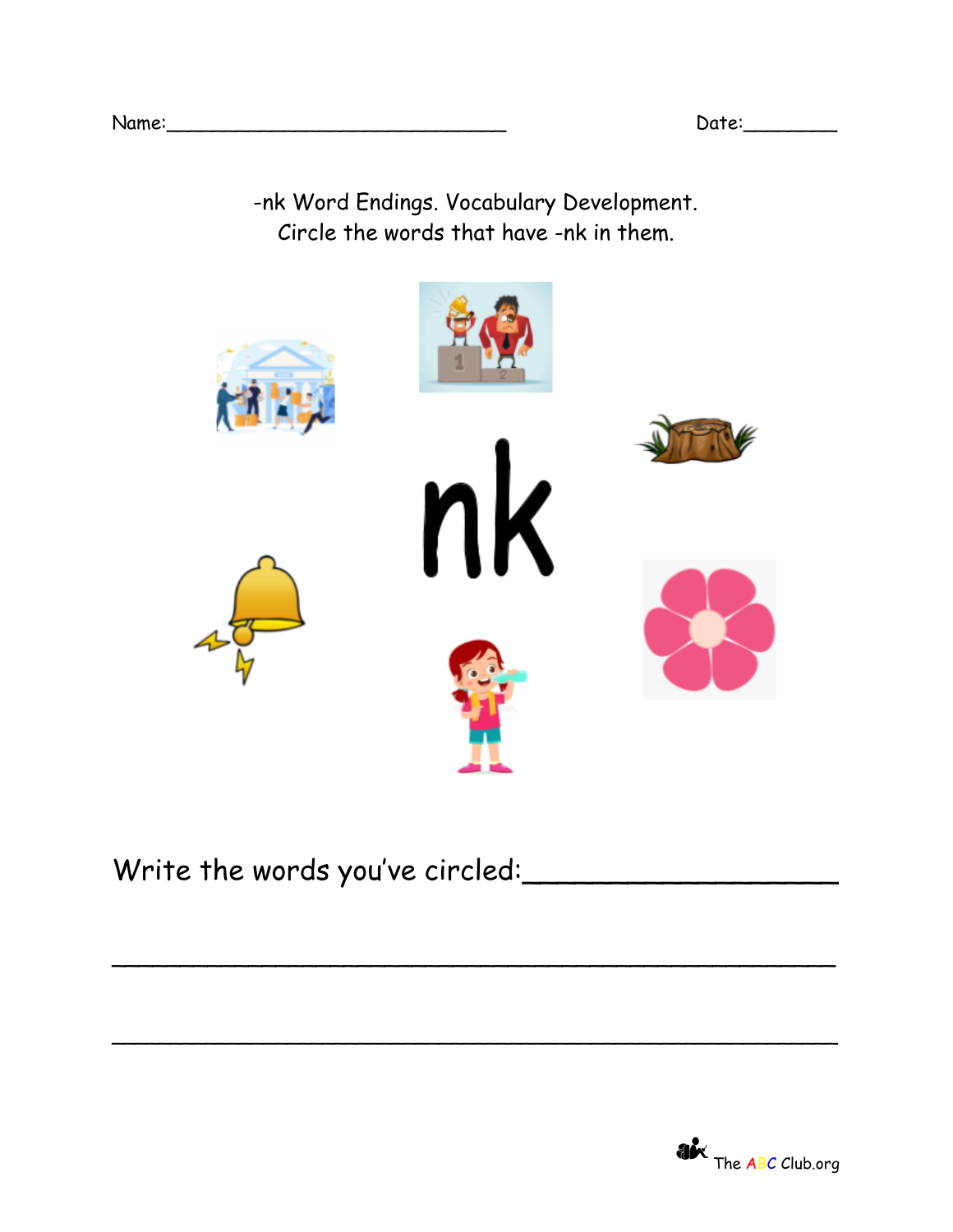| Date: |  |
|-------|--|
|       |  |

Word Endings -nk. Fill in the missing letters in the words containing the blend -nk.



\_\_\_\_\_\_\_\_\_\_\_\_\_\_\_\_\_\_\_\_\_\_\_\_\_\_\_\_\_\_\_\_\_\_\_\_\_\_\_\_\_\_\_\_\_\_\_\_\_\_\_\_\_

\_\_\_\_\_\_\_\_\_\_\_\_\_\_\_\_\_\_\_\_\_\_\_\_\_\_\_\_\_\_\_\_\_\_\_\_\_\_\_\_\_\_\_\_\_\_\_\_\_\_\_\_\_

\_\_\_\_\_\_\_\_\_\_\_\_\_\_\_\_\_\_\_\_\_\_\_\_\_\_\_\_\_\_\_\_\_\_\_\_\_\_\_\_\_\_\_\_\_\_\_\_\_\_\_\_\_

\_\_\_\_\_\_\_\_\_\_\_\_\_\_\_\_\_\_\_\_\_\_\_\_\_\_\_\_\_\_\_\_\_\_\_\_\_\_\_\_\_\_\_\_\_\_\_\_\_\_\_\_\_

Pick three words and write a sentence for each word.



Name:\_\_\_\_\_\_\_\_\_\_\_\_\_\_\_\_\_\_\_\_\_\_\_\_\_\_\_\_\_ Date:\_\_\_\_\_\_\_\_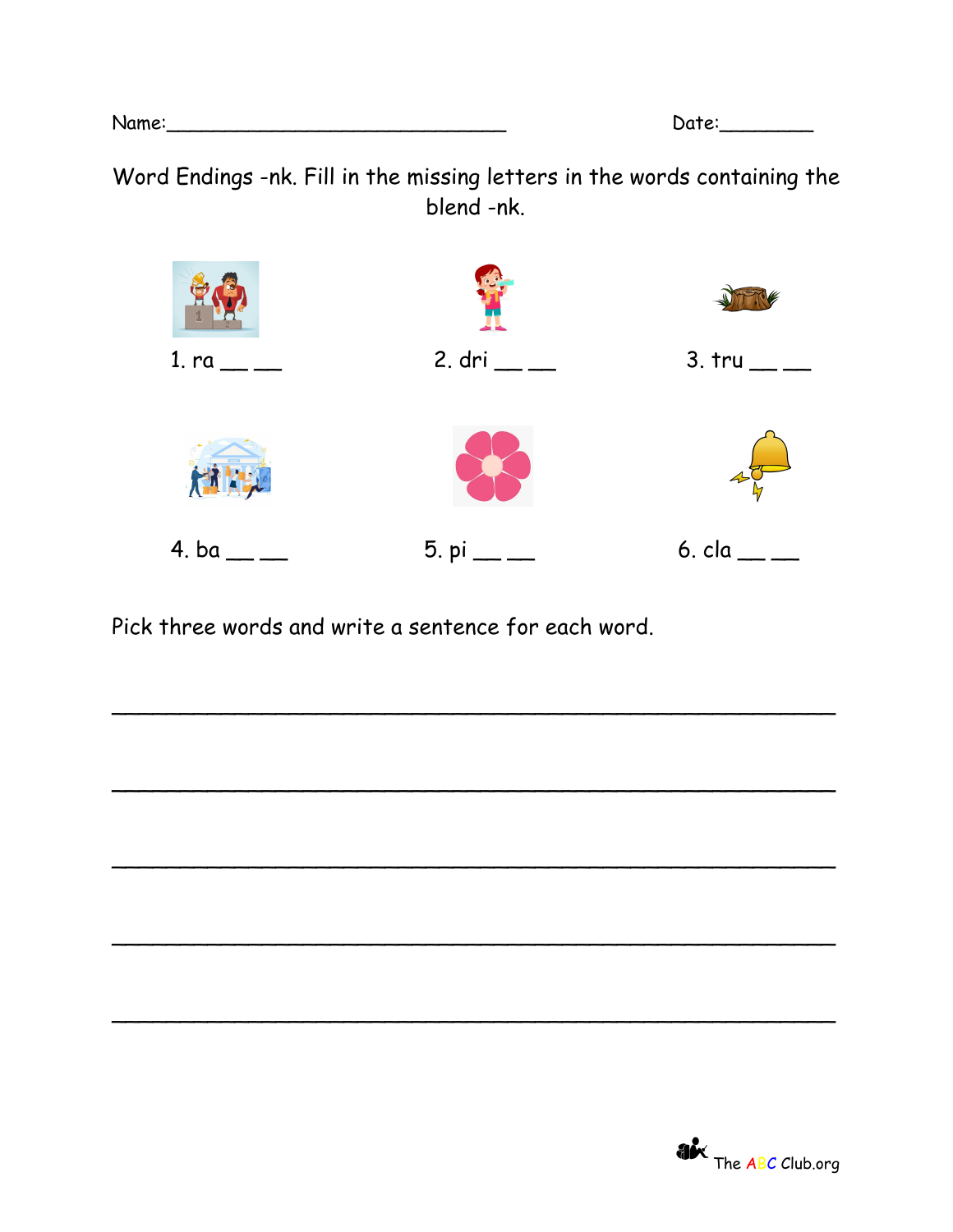Word Endings -nk. Cut out and paste the correct letter in the square to make the word that matches the picture.